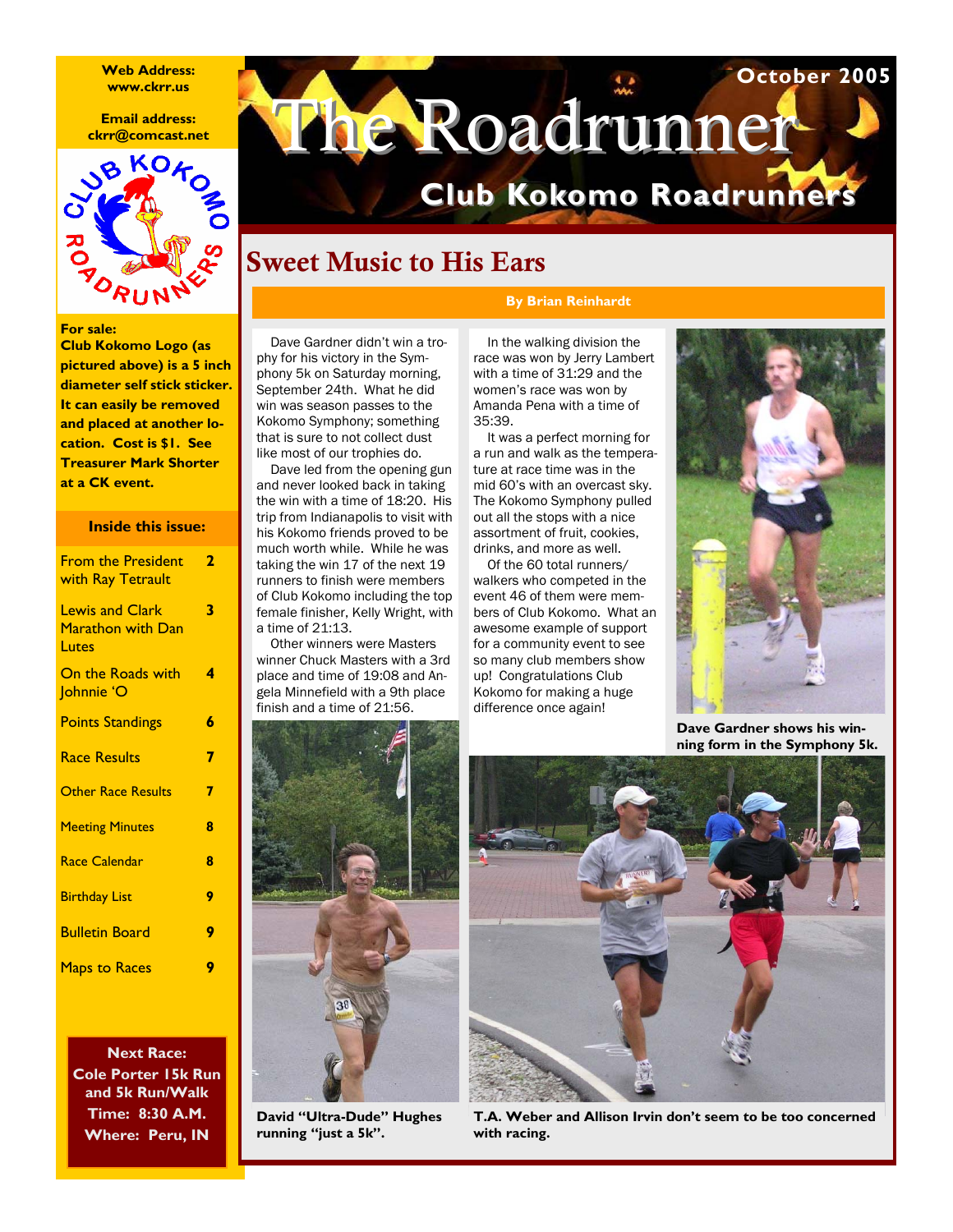#### **Page 2 The Roadrunner**

### From the President

#### **By Ray Tetrault**



*"I am only as well rounded as the number of diverse people I have around me and I am in relationship with. "* 

The heat of summer is giving way to the heat of fall. I am looking forward to needing to pull on something warmer to run in! The past several weeks I have been asking questions about next years running schedule. The race schedule is recommended by the president and voted on at the monthly meeting. I know what I would like to run and which races I enjoy personally. But we have some CKRR members, like Dave Hughes, who runs more ultra marathons a year than 5k races. I like Dave, but I don't want to participate in his race schedule! I believe my role as president isn't to have the club do what I want it to do. (I can't even get my kids to agree to do what I want.) My role is to discover what each member wants and listen to their reasons. We have some in our club who would like to see our race reduced to 15-17 races. Others are saying they would prefer at least 30-35 races. When it comes to the distance we run I have heard from some who only want to have 5k's. There are others who would like to do more 10ks or higher. One member asked me this question, "Don't you wish everyone wanted to do the same thing so it would be easier?" My answer was, "NO!" This month I want to tell everyone why my answer was no. I am only as well rounded as

the number of diverse people I have around me and I am in relationship with. When it comes to runners, I never considered running marathons again. There was a time when running under 3 hours was routine, but my body isn't going to let me do that any longer. I gave up on marathons. Then I became friends with some CKRR members who run marathons or were running their first one ever. I listened to them and was inspired to run one more. I want to do ONE more. Ten marathons later I can honestly say what I wanted for me wasn't the best thing for me. The

diversity of CKRR moved me to a greater challenge and I was the beneficiary of that diversity.

Speed workouts are another story all together. It was a part of my life for SEVEN years. I always loved to be on the track doing intervals and pushing my body faster. (I have never claimed sanity.) When my times and runs became slower and harder I became disenchanted with hours on the track. In time I gave up on them completely. A few years ago some of our diverse CKRR members began having interval/ speed training. I expressed my belief that they were nuts to think I would join them. Thankfully I worked on their speed workout days. But this group of diverse members became faster. Their mini marathon times dropped. Their 5k times dipped lower and lower. And I ended up with the interval bug. I began doing some intervals by myself or with Robin. I still don't enjoy them like I did years ago, but I am making them a part of my routine. My speed is improving. The diversity of CKRR moved me to a greater challenge and I was the beneficiary of that diversity.

So let's as a club look for what is best for the majority of members, not just what we want. Here are the issues I have had to consider when looking at next years racing schedule.

If we were to make our race schedule 15-17 races there are less opportunities for CKRR members to complete their 10 race minimum to be eligible for club points. If someone were injured during the summer months it would be impossible for them to complete their 10 races.

So let's make our race schedule with 35 or more races. That is the quick and obvious answer. Then everyone has a lot of opportunities to complete their 10 races. At first it seemed like the best alternative to me. But I am concerned with giving out year end awards for completing

10 out of let's say 35 races. It means a member would only need to compete in less than 1/3 of our race schedule to be eligible for an award. There is a sense that when everyone earns an award, that nobody really earned one.

Let's add longer distance races to our schedule is another area I am hearing about. The idea that we only want to participate in shorter races because more people will participate in them is alarming to me. I understand that some do not like running longer distances, but is that really a fair shake we are giving to those who are better suited for longer runs? And as a club, I think it is important that we stretch our members. We should encourage runners to go beyond what they think they are capable of. Most of the members of CKRR I have spoken with have indicated they would like to do more longer races, or different venue kinds of races.

We also have to seriously look at what our club is doing with our races. If we can't find enough volunteers, specifically race directors, it is not going to be possible to continue having CKRR races. If we don't hold races, we will not be keeping our club financially secure. This will have an adverse affect on what we are currently doing in our club.

There are other considerations that I may not have taken into account. Please call me with your ideas and concerns. My ears and mind are always open to your voices.

See you on the trails, the roads, the races, Bar Harbor, or wherever else our paths may cross.

Ray Tetrault, Captain Coyote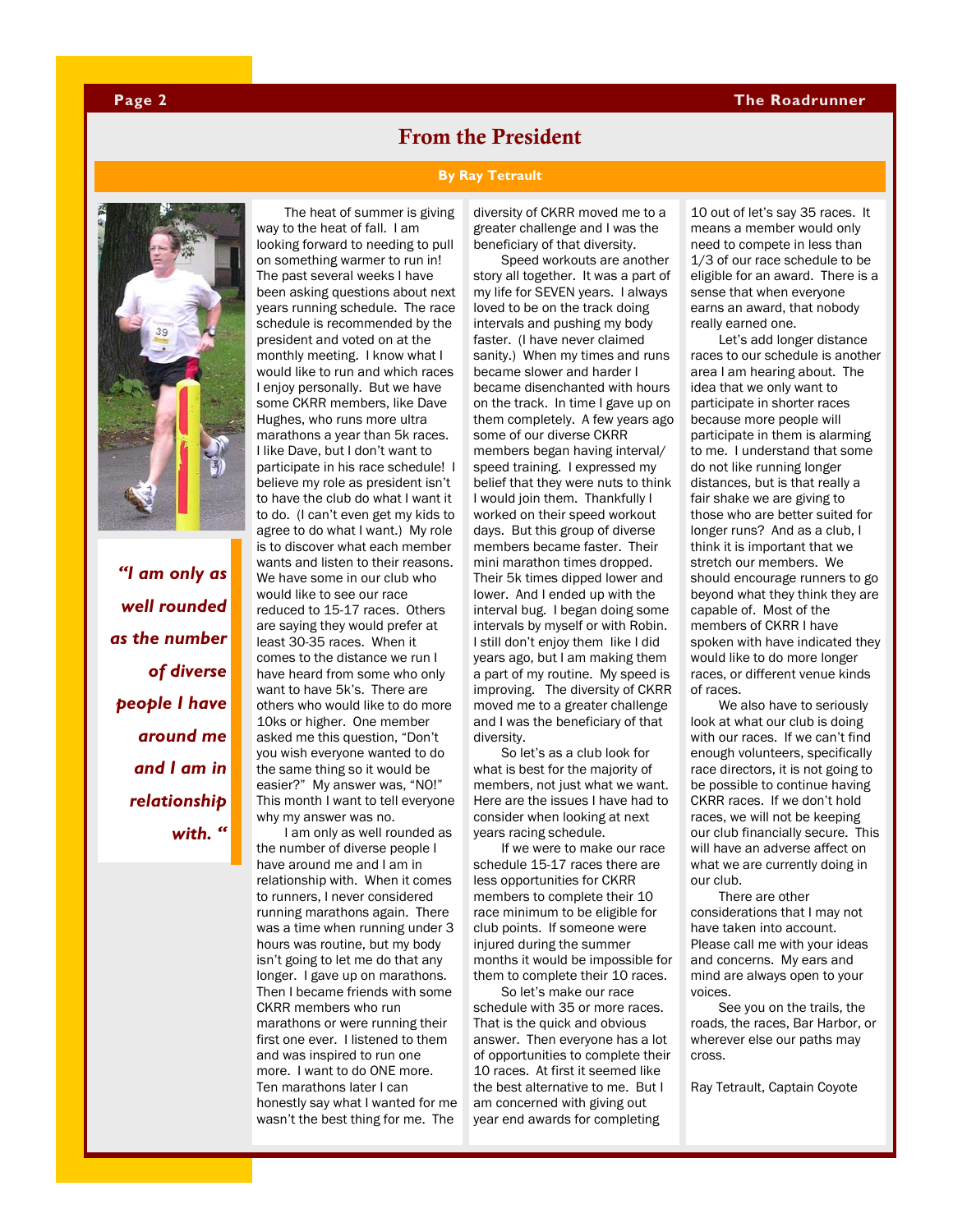## Lewis and Clark Marathon

#### **By Dan Lutes**

Earl and I ran a beautiful mountain marathon this weekend in Bozeman, Montana. The Lewis and Clark Marathon starts in the "foothills" outside of Bozeman and winds past Jackson Creek, Bridger Canyon and Kelly Canyon, at one point retracing about 2

miles of the original William Clark return expedition (when Lewis and Clark had separated their exploration parties). The cresting of the Kelly Canyon hill (a gravel stretch rising from 5000 to 5400 feet in ~1.5 miles) at about mile 12 brings the winded runners to the site of the Clark 1806 campsite and then passes the Fort Ellis archeological site. The course then winds into town though many residential neighboods and trails, ending on the track at Montana State Univer-**Earl finishing #36 on the track at Montana State.** 

In true 50 stater "Git-'r-dun" style, Earl and I decided to just make this a quick turn around weekend. I flew out on Saturday and back on Sunday, while Earl at least had the sense to wait to fly back on Monday morning. Since I arrived ahead of Earl on Saturday morning I was in charge of the packet pickup. I arrived at the hotel, caught the last of the Purdue/Minnesota game (disappointing!) and started out on the 2 mile hike to get the race packets. I stopped off for lunch on the way, sampling some local brew at the same time. Montana has some very strange beers...I passed on the "Bong Water", "Dirty Bong Water" and "Major Blow to the Head" and opted for the tamer sounding "Bozone Amber" which hit the spot. Arriving at the downtown packet pickup I

sity.

met up with Dan from Danville KY, who I had talked to on the plane earlier, and his friend Lisa from Lexington KY. Afterward we walked around the quaint downtown area, shopping and sampling the local ciders and mocha latte's before heading back to the

> hotel. Earl arrived later that night and we carbo loaded at Famous Dave's Bar-B-Que. Race day morning arrived with 39 degree briskness and an early morning bus ride to the start line. We met many new people on the bus and some more 50 staters as well. Runners were scrambling to figure out the right combination of headbands, gloves, singlets and throw away long sleeve shirts since the high was predicted to climb into the mid

60's. The course ran uphill for the first 3.5 miles which helped runners hold back for the tough grind ahead. I had decided to make this one a long training run, but, as usual, started out too fast. I did eventually find my rhythm and the hills help to slow my pace where it need to be to recover in time for the MDI in October. At mile 19, facing an oncoming train threating to stop us at a crossing, several of us ran down into a ditch and crossed the tracks 500 or so yards in front of the train to run on the rail bed on the other side of the track. The distance turned out to be exactly the same and got our hearts going even faster as the train pounded past about 15 feet away! The 5 or 6 of us that jumped across the tracks

early figured we saved ~2 minutes verses waiting at the crossing (although a 2 minute wait might have been nice at that point!) Earl said his worst part of the course was the dirt trail with severe downhill switch backs that killed your feet and quads at the 21 mile mark. He also noted that Shannon wouldn't have liked the course since he saw dogs 4 different times (actually, I only saw one dog... they might just like Earl in his neon green hat!) Once in town, most people shedded the headbands and gloves as the temperatures got into the upper 50s.

Afterward, we got the free massages, stood around swapping war stories and then I had to grab a taxi for the airport. Since my departure time was 2 hours and 15 minutes after I crossed the finish line, I was glad I hit my time goal! Most people said that the hills and elevation kept them from getting hitting their target times exactly although the cooler temperatures did help. All in all, it was a great race and one more state down (Earl 36, Dan 37 yessss!). Looking forward to Baaa Habaaa in 3 weeks!

*"At mile 19, facing an oncoming train threating to stop us at a crossing, several of us ran down into a ditch and crossed the tracks 500 or so yards in front of the train to run on the rail bed on the other side of the track."* 



**Dan and Earl pose with "the musket starting gun dude" in Dan's words.**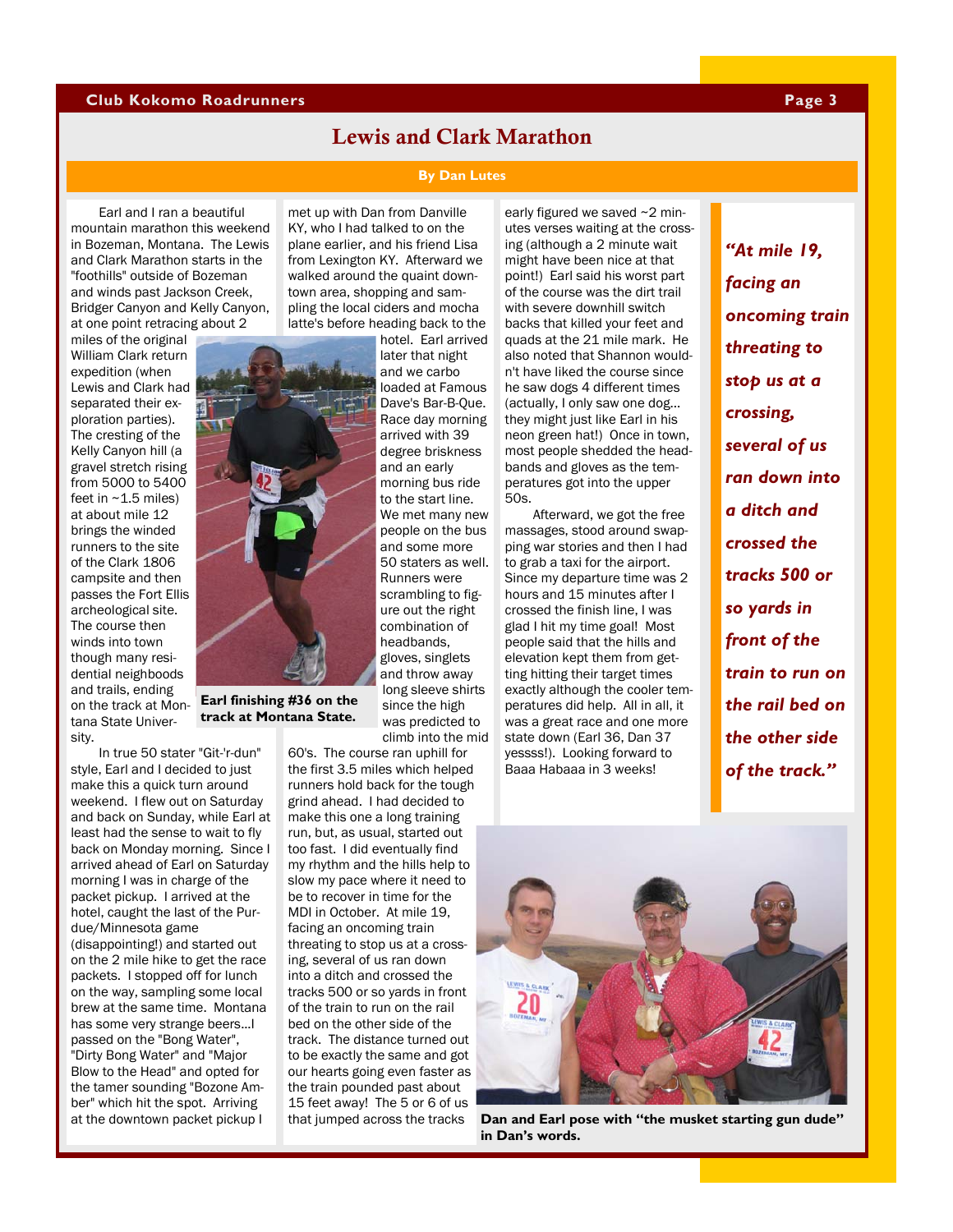### On the Roads

#### **By Johnnie 'O**



### Running with Bill

I could see the Indy man in front of me. I was gaining on him with each foot strike. More importantly, I knew I

was going to catch him, because a friend had trained me to do so.

I had chased the Indy man at triathlons throughout the Midwest. He would finish third and I would finish fourth in our age division. He would get a trophy and I would get a "good race" nod.

Shelbyville, Ind., has a triathlon in June, July, and August. Triathletes swim a half-mile, cycle 16 miles, and run three miles on the same course. The Indy man always beat me out of the water. He then would maintain his lead on the bike and run.

The Shelbyville run was on an out and back course. I would catch sight of the Indy man near the turn around as he was heading back to the finish. He was close, but I never could close the gap.

After the July race, I figured I could beat the Indy man if I ran the three miles in 21 minutes. I asked my friend, Bill Bennett, to get me there. He eagerly accepted the challenge.

I had known Bill for several years. On Sundays, I would cycle 25 miles and then run six miles on a course that would take me through Highland Park. Normally, I would hook up with Bill and another CK friend, Shirley Wilson, for three miles in the park at a time when my mind was telling me: "Slow down. You can run hard tomorrow."

To stay with Shirley and Bill, however, I had to pick up my pace. Bill made my running harder easier by engaging me in a conversation. My mind dropped thinking about how I felt, and picked up Bill's questions.

When I told Bill about the Indy man and what I wanted to do, our running together became focused on cutting my pace 15 seconds per mile. We did speed work on Wednesdays and tempo runs on Sundays for three and a half weeks. Bill kept each session fresh by making it different. Often, other Club Kokomo Roadrunners would join us.

On one workout, Bill had six of us running in a single line. About each quarter, the last runner had to sprint to the front and take the lead. At first we laughed at our comments about how other people in the park were viewing our running "train," but then our comments turned to encouragement as a person surged to the front. We ended up running negative splits for six miles.

Prior to the start of the August Shelbyville race, I knew I was running faster but I did not know if I could beat the Indy man. It wasn't until I saw his back with 1.5 miles to go in the run that I knew I was going to achieve my goal. The Indy man was coming back to me with each stride I took. My confidence and strength grew as I approached him. As I passed the Indy man, I gave him a "good race" nod, and I could see the surprise on his face. I never looked back or worried that he would catch me.

Bill has since moved to Dalton, GA. Through May of 2004, he has run 22 marathons, and 515 road races of varying distances. Earlier this year, he asked me to edit a draft of a book he was writing. It was only then that I discovered the non-running side of Bill's life.

In "Running With Jesus, From Addictions to Devotion" Bill takes the reader on a journey through his running and personal life. He details his experiences in running marathons and road races. Club Kokomo readers will recognize many of the names, races and places described in the book. They also will recognize some of Bill's poems, which he shared on special occasions.

One poem was about the 1994 Columbus Marathon. Bill trained several Club Kokomo runners for that race.

"At Columbus, once I'd finished I walked around the finish area checking on other runners…It was Sue who brought the meaning back, the meaning of finishing a first marathon. Once I saw her, I could see the tears streaming down her cheeks and recognized the chills and weakened knees of success. After a big hug, I congratulated her remembering the finish to my first marathon and another at South Bend '93 when I qualified for Boston. It was for Sue that I wrote the first part of the poem 'The Finish Line."



**Bill finishing one of many Haynes Apperson races over the years.** 

The Finish Line '94 Part 1

There it is the finish line; I can see it just ahead, And I'm going to make it, just like everyone said.

I was warned how tough it'd be and told about the pain, But thanks to the hard training, it feels about the same.

Still no one told me 'bout the finish line, feeling of success. That pride of crossing it, for the first time or personal best.

For I've relived many frustrations, trying to succeed, And now with this great effort, at last I will be free.

So what I started months ago, in a few steps will be done, And for me the thrill of crossing it will mean indeed I won.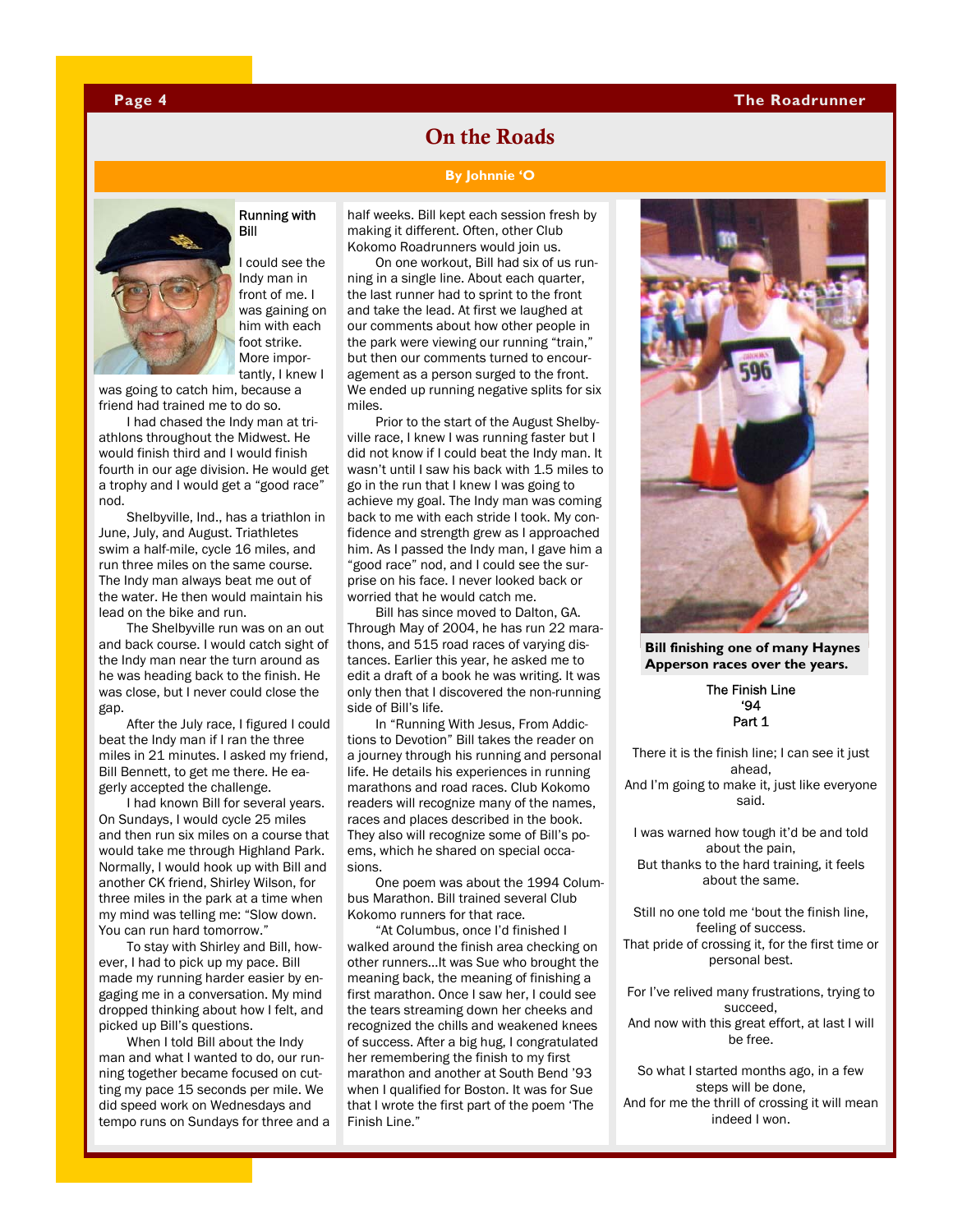In his book, Bill's running is intertwined into his daily life experiences. He writes about the loss of a little friend, an automobile accident that almost took his life, the death of people close to his heart, and his acceptance of the will of God.

Five years after he wrote "The Finish Line," Bill added Part II for his doctor and friend. Looking at Part II years later, Bill writes in his book that he realized he was "now captured in thoughts of that more important other race to finish."

#### The Finish Line '99 Part II

But we're also runnin' another race, to different finish lines, Some seem short; others long; all with mountains to climb.

And I can see they're not measured, by age, distance or time, Instead how true the course, when you reach that finish line.

I can't tell who'll get there first, perhaps me, maybe you, But I know I'll join the finished, helping others get through.

I can see it now as I approach, my last long run nearly done, Once again the thrill of crossing it will mean indeed I won.

In the spring, I edited a second draft of Bill's book. In September, I read the finish product. Each time, I had a tough time putting the book down. You can get Bill's book by going to www.amazon.com. Under books, search for "Running with Jesus" by W.R. Bennett. It should be fourth or fifth on the list.

 I no longer have the Shelbyville trophy that Bill helped me win. I, however, have something more important. I have a story of a friend.

### BILL'S SON

 Bill Bennett's son, Carl, has been battling leukemia for five years. His fight was "headed for a showdown" with a bone marrow transplant scheduled for Sept. 21 at IU Med Center in Indianapolis. Prayers are welcomed. Bill's email address is wrbennett@hotmail.com

## On the Roads (continued)

#### **UPDATED EMAIL FROM BILL AS OF SEP 24**

Friends,

Per Carl's doctor this morning his status is excellent. He's responded well to the variety of treatment changes and is progressing satisfactorily. It will be a few weeks before we'll know the benefits through his blood counts that indicate fusion of the new bone marrow and improvement in his body's immune system. We feel comfortable starting back because of the type of intensive monitoring and care he's receiving. We will be praying that his next chemo treatments (tomorrow 9/25, Wednesday 9/28 and the last on Monday 10/3) go well. These treatments will help increase the possibility of ultimate success. After the treatments he'll need to be isolated in an efficiency near the hospital for up to 30 days before being released to home quarantine for up to 6 months. The trip back tomorrow may be interesting given the recent weather, but we'll be watching closely the weather as we proceed. Thanks so much for your prayers and support for we know through God it doesn't end, but "keeps on, keeping on...."

### W. R. Bennett



# **RUNNING WITH JESUS**

from addictions to devotion

#### A WORD FROM MILT BROWN

This is an e-mail I received in early 2002 thanking Club Kokomo members for taking him in to the the Club Kokomo Hall of Fame.

Please extend my appreciation to the Hall of Fame Committee and Club Kokomo for the honor of the Hall of Fame award. Unfortunately I do not have e-mail addresses or the time to thank each and everyone you or the club members that have meant so much through the years. On my way to Kokomo I wrote a small verse to try to express the appreciation I have for my running friends. Please accept it as my note of thanks.

> Midst Footsteps Present By W R Bennett, 1/12/02

While stretching he scanned the horizon, A familiar silhouette to see, For someone to join his evening run, But that day it wasn't meant to be.

So he started out oh so slow, Down an old familiar path, And midst his footsteps present, He thought of footsteps past.

Then corner after corner, Up or down hill, slow or fast Running midst his footsteps present, He heard those footsteps past.

He recalled the joys and laughter, Hardships and burdens too, And times the footsteps past Had helped pull him through.

Tho' slower than ever before, As he plugged along his way, His feet felt a little lighter With footsteps from yesterday.

Weary but refreshed, he finished, His daily burdens washed away. His response was spontaneous when asked, If he had anyone to run with that day.

He said, "Tho' sometimes I'm on my own, Thanks to the good Lord and His blessing me With the many running friends I've known, No matter when or where I run, I never run alone.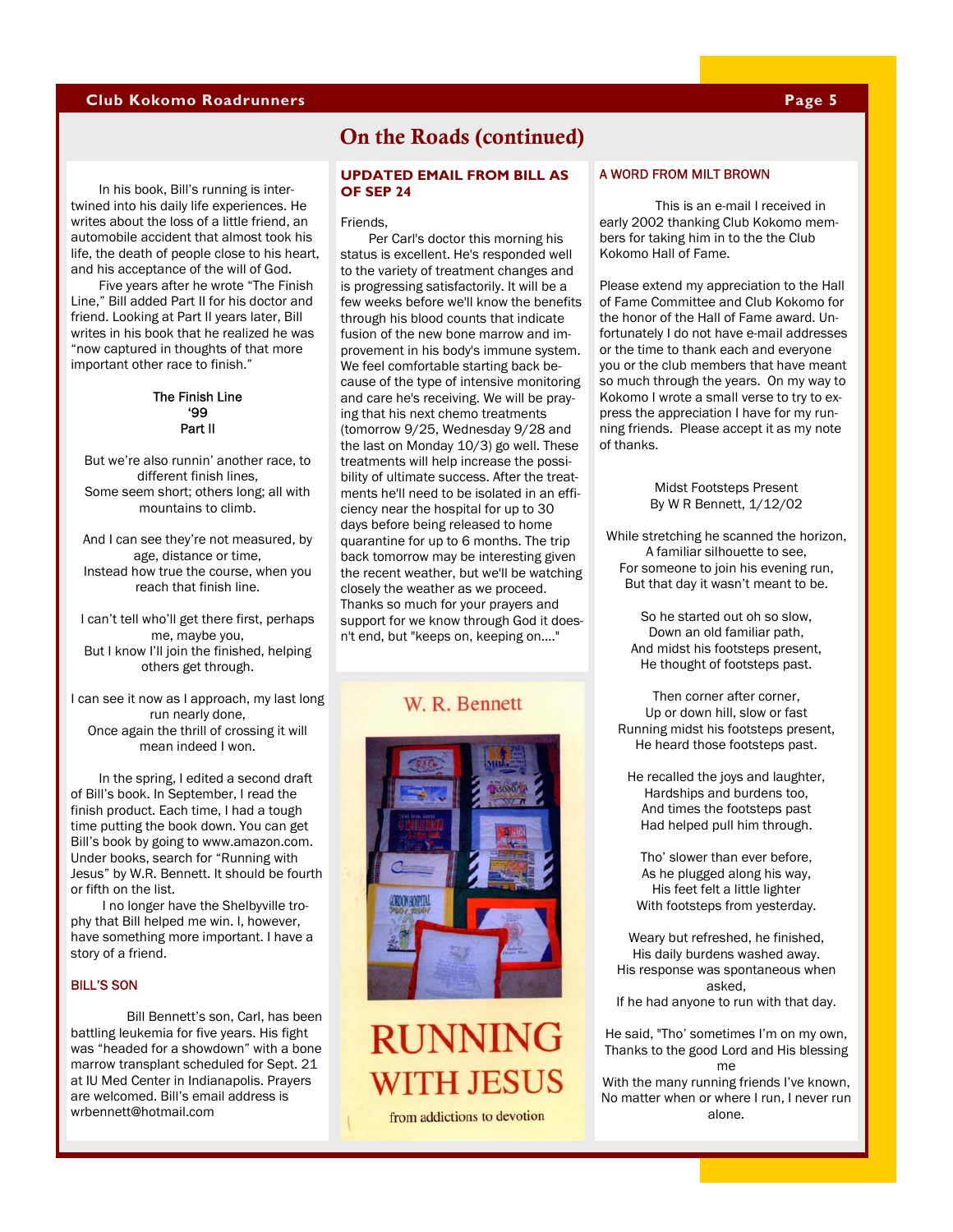#### **Page 6** The Roadrunner  $\mathbf{r} = \mathbf{r} \cdot \mathbf{r}$  and  $\mathbf{r} = \mathbf{r} \cdot \mathbf{r}$  and  $\mathbf{r} = \mathbf{r} \cdot \mathbf{r}$  and  $\mathbf{r} = \mathbf{r} \cdot \mathbf{r}$  and  $\mathbf{r} = \mathbf{r} \cdot \mathbf{r}$  and  $\mathbf{r} = \mathbf{r} \cdot \mathbf{r}$  and  $\mathbf{r} = \mathbf{r} \cdot \mathbf{r}$  and  $\$

## 2004-2005 CKRR Points Standings

Races scored include the Charity Run, New Year's Eve Race, Oakbrook Valley Race, Amboy Race, Old Ben, Ultimate Challenge, Race for the Cure, Indy 500 Mini-marathon, Peru Trail Run, Jackson Morrow Run, Helping Hands 5k, Greentown Race, Relay for Life, Race for Grace, Haynes Apperson, Ironhorse, Panther Prowl, Converse Race, Age-graded, Western CC Invitational, Symphony and any one marathon, one half-marathon, or one volunteer.

#### Runners

### Women

#### $0 - 12$

Waverly Neer 5-100 Shelby Revils 6-87V Kierra Howell 3-50V Kayla Reinagle 2-35 Mindy Tetrault 1-20V Zoe Irvin 1-10 Lauren Weber 1-10

#### 13-19

Vanessa Lorenz 13-184 Amber Longwith 12-160V Anna Hurlock 6-120 Sarah Bauson 8-109H Laura Bauson 7-92H Tiffany Williams 5-62 Megan Tetrault 4-57 Annina Gruber 3-55 Nicole Parry 3-42 Erin Talbert 2-29V Becky Elliott 1-10 Felicia Fiacco 1-8 Sarah Lee 1-6

#### 20-24

Michelle Tetrault 9-162V Grace Bauson 5-85H Stephanie Miller 3-60V Christan Bahler 1-20 Ashley Taflinger 1-20 Diana Anderson 2-15

#### 25-29

Kelly Wright 19-360MHV Allison Irvin 13-191H Shannon Reinagle 10-155HV Justine Eads 8-116 Karen Bush 1-15 Andrea Travers 1-15

### 30-34

Nicole Peel 9-170MH Lisa Jones 10-157H Jeanette Merritt 9-126V Heather Weber 7-125V Amy Graves 3-47H Lisa Stucker 3-45 Julanne Packard 3-44 Robyn Pagington 1-20

35-39

Gina Sheets 14-252MHV Tami Moore 10-146H Teresa Long 4-65H Kim Anderson 3-55 Angie Banush 3-52H Tracy Carden 1-15

#### 40-44

Patti Reinhardt 20-332MH Sharon Miller 17-240HV Angela Minnefield 10-200 Roxane Burrous 10-164MH Lynn Howell 3-45 Nancy Anderson 2-20

#### 45-49

Cassie Bauson 11-200H Cheryl Marner 8-150HV Brenda Masters 7-119HV Sandy Knowland 4-65 Pam Fisher 2-40H Carla Yerkes 2-40H Ellen Marie Nichols 2-35H Lorie Zandi 1-20H Jodie Howell 1-10

#### 50-54

Robin Tetrault 20-311MHV Joyce Pennycoff 13-227HV Lorene Sandifur 11-210HV Robin Cole 11-130 Christine Williamson 6-91V Sara Miller 4-80H Rhenda Acton 5-75V

#### 55-59

Karmen Glaspy 12-225HV Doris Griffith 3-60HV Kathy Barnett 2-20 Lien Koztecki 1-20 Anne Wiles 1-20V Shirley Wilson 1-20H Toni Rethlake 1-10

#### 60-64

Susan Gerhart 3-52H Trudy Pierce 2-35H Sarah Kleinknight 1-20H Kathleen Leach 1-20

### Men

 $0.12$ 

Quinn Reinhardt 12-215V James Longwith 12-197V

Josh Revils 11-172V Levi Fouch 2-32 Keith Bauson 2-30 Leighton Adair 1-20

#### 13-19

Matthew Robertson 10-148 Sam Williamson, Jr. 10-127 Michael Marley 6-115 Brandon Sheline 7-106 Tony Robinette 6-84 Mason McGovern 6-82 Daniel Riffe 5-67 Jesse Bauson 5-64H Bryan Phillips 3-60 Jordan Brown 3-45 Jordan Lee 3-40 Peter Bauson 4-39 Adam Bahler 2-22 Devin White 2-22 Alec Digard 1-20V Steve Peugh 1-20 Matt Tetrault 1-20V Wesley White 1-20V Brett Sanders 1-10

### 20-24

Mark Eads 7-104 Josh Daugherty 5-100 Seth Daugherty 5-95HV Ryan Hurlock 4-75 Eric Newman 3-42 Kevin Callaghan 2-35V Michael Anderson 1-20

#### 25.29

Kevin Sites 9-170H Matt Yarosz 5-100 Ryan Woolever 1-20

#### 30-34

William Irvin 17-295HV Jeff Kuczera 11-220H T.A. Weber 10-152H Keith Hill 7-98H David Reinagle 4-42 Vernon Graves 3-30 Ravi Nagaragu 1-8

### 35-39

Michael Graham 19-319HV Ron Moore 7-125 Anthony Campbell 6-112H Andrew Maibaum 4-60 Shawn Mayfield 1-20

Rick Wood 1-20 Chuck LaDow 1-15

### 40-44

Gary Jewell 14-255 Byron Bundrent 15-234H Brian Reinhardt 14-204MHV Dana Neer 10-184HV Ken Swinehart 7-111V Mark Webster 6-97HV Kim Lee 5-58 Tony Kirgis 3-52HV Dan Lutes 3-50MH Terry Bogue 2-40H Jack Lotzgeselle 2-32H Mike Jones 2-30H Brad Swain 1-12

#### 45-49

Ray Tetrault 20-301MHV Al Hochgesang 13-232H Eric Mathew 14-214H Earl Strong 13-198MHV Brent Marner 5-78H Russ Hovermale 5-73 David Gardner 3-60H Bill Bauson 5-58H Matthew Bolinger 4-50H Jerry Meiring 5-45 R.J. Kerr 2-40V Greg Townsend 1-20V John Anderson 2-15 Jeff Hemmeger 1-8

#### 50-54

Chuck Masters 15-290MH Mark Shorter 20-280H Charlie Skoog 17-278MHV John Sites 14-232MHV Mike Deardorff 14-187MH Steve Wand 8-94HV Michael Campbell 5-75MH Dave White 6-73H Don Gifford 4-57H Rex Piercy 3-48V Larry Grant 3-33H Karl Stoneking 2-27H Mike Rethlake 1-10

## 55-59

Ricke Stucker 17-330MHV Tom Miklik 15-211MH Ed Oliphant 12-210H David Hughes 12-177M Sam Williamson, Sr. 11-167H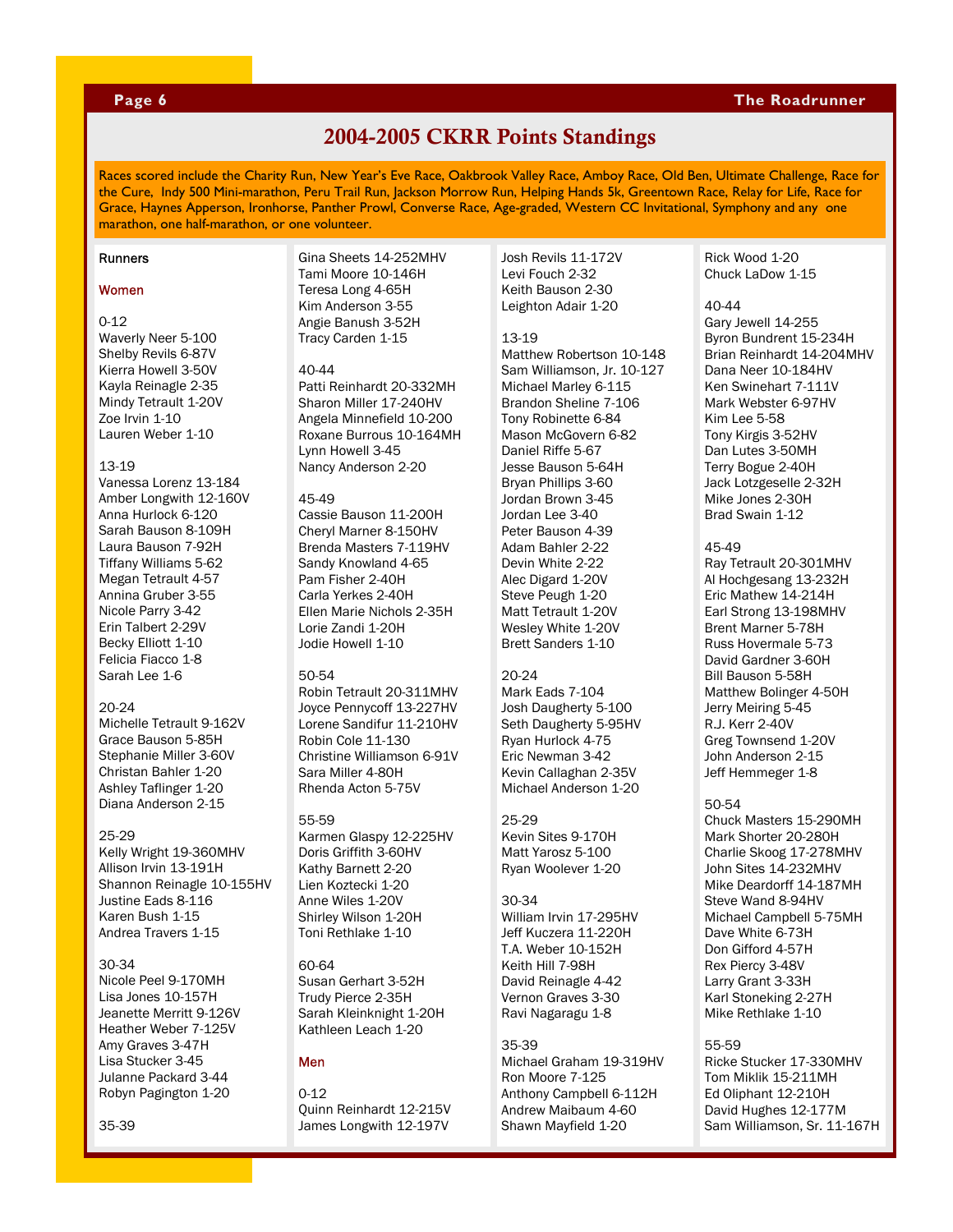### Race Results

#### 5K Run

1. David Gardner 18:20 2. William Irvin 18:37 3. Chuck Masters 19:08 4. Eric Mathew 20:04 5. Al Hochgesang 20:06 7. Kelly Wright 21:13 1st woman 8. Ricke Stucker 21:41

9. Angela Minnefield 21:56

10. Mark Shorter 22:12 11. Ron Moore 22:32 13. Ray Tetrault 23:09 14. David Hughes 23:21 15. Andrea Travers 23:58 16. Ken Swinehart 24:07 17. Mike Deardorff 24:12 18. Stan Shuey 24:20 19. Patti Reinhardt 24:48 20. Brian Reinhardt 24:48 22. James Longwith 25:50 23. Joyce Pennycoff 26:27 24. Allison Irvin 26:32 25. TA Weber 27:20 27. Robin Tetrault 27:27 28. Vern Graves 28:26

30. Tom Miklik 28:52 31. Amber Longwith 28:54 32. Doug Mankell 29:39 33. Lisa Jones 29:53 34. Christine Williamson 30:06 36. Michelle Louer 30:24 37. Robert Cupp 31:46 38. Robin Cole 32:47 39. Michelle Tetrault 33:54 44. Milt Brown 41:47

45. Sharon Miller 42:54

46. Karmen Glaspy 42:54

Howl at the Moon 8-hour Ultra

5K Walk

2. Tim Taflinger 34:37 3. Amanda Pena 35:39 1st woman 4. Steve Wand 38:15 5. Geanna Moore 40:34 6. Renee Minnefield-Black 40:49 7. Jane Inman 40:58 8. Raye Jean Swinehart 41:01 9. Debbie Riffe 41:21 10. Sylvia Burgin 45:40

1. Jerry Lambert 31:29

13. Edwina Foust 49:40

14. Jackie Sanders 49:54

15. Cynthia Sanders 49:58

16. Glenn Artis 54:17

## Points Standings (continued)

Fred Chew 5-69H John Wiles 3-48V Phil Leininger 2-30H Garry Hill 1-7

#### 60-64

Stan Shuey 19-306V Bill Barnett 12-220H Dale Sullivan 9-152H Jim Burrous 8-113H Doug Mankell 7-89H Ernie Strawn 1-10

#### 65-69

Robert Cupp 15-260V John Norris 11-220MV Dick Summerton 2-24 Charles Johnson 1-20H

70+

Bill Heck 11-210V Milt Brown 7-110V

#### **Walkers**

#### **Women**

Mary Miller 20-380H Amanda Pena 19-295V Debbie Riffe 19-218V Pat Robertson 19-182HV Cynthia Sanders 18-147V Jane Inman 9-120HV Raye Jean Swinehart 8-103HV Sylvia Burgin 11-95 Marsha Daugherty 7-84V

Amy Revils 8-81V Edwina Faust 10-76 Renee Minnefield-Black 4-43 Helen Brown 3-40V Geana Moore 2-35 Karen Jewell 2-30V Barb Hobbs 2-30V Sona Camp 2-27V Jill Parry 2-24 Debra Bowman 2-23V Sue Smock 1-20H Jan Stucker 1-20 Diane Gifford 2-18 JJ Schmitt 1-12 Jayne Newton 1-7

#### Men

Jerry Lambert 20-309HV Rick Spencer 14-270HV Tim Taflinger 21-261H Keith McAndrews 16- 244MHV Jackie Sanders 19-178V Robin Michael 13-146MH Steve Inman 9-115HV Tim Revils 9-104HV Russell Fox 7-104MH Melvin Hobbs III 4-70HV Toney Lorenz 4-45 Jack Sanders 2-30 Dave Woelfel 2-26V David Plantenga 1-20V John McGinty 2-16 Stephen Newton 1-6

Danville, IL August 13, 2005 1. Russell Fox 33.4 miles (First walker) 27 Walkers Parkersburg Half Marathon Walk Parkersburg, WV Aug. 20, 2005 1 Matthew Boyles 1:42:43

92 Finishers

Pork Festival 8k September 10, 2005 Tipton, IN 1. Mitch Novy 27:18 3. Byron Bundrent 29:44 9. John Norris 39:40 20. Karen Bush 48:40 25. Robin Cole 55:35 34 Finishers

9. Russell Fox 2:32:05

Air Force Marathon Wright Patterson AFB, OH September 17, 2005 1. Hendrik Vanloon 2:41:15 936. Keith McAndrews 5:14:56 1122. Robin Michael 6:27:40 1218 Finishers

## Other Race Results

Muncie YMCA Mini-marathon Muncie, IN September 17, 2005 1. Jason Newport 1:14:35 76. Tim Taflinger 2:22:35 95 Finishers

Lewis and Clark Marathon Bozeman MT Sept. 25, 2005 1. Scott Creel Bozeman MT 2:40:28 10. (1F) Nikki Kimball Bozeman MT 3:18:02 18. Dan Lutes Noblesville IN (6th in age) 3:40:54 52. Earl Strong Kokomo IN (11th in age) 4:24:07 81 runners listed in the results

Wild Wild Wilderness 7.6 Mile Trail Run Danville, IL September 25, 2005 1. Josh Banister 43:54 17. Byron Bundrent 50:37 32. William Irvin 53:51 68. Charlie Skoog 58:30 215. Jim Burrous 1:16:50 219. Allison Irvin 1:17:40 235. Roxane Burrous 1:21:06 301 Finishers

**The next club gear order will be submitted to the vendor on November 1, 2005 providing we have at least the minimum of \$500 worth of gear to order. You should be able to get a good look at the gear as a number of club runners and walkers are now wearing it and decide if you'd like to order some as well. Use the form attached to the August newsletter or email me and I'll send you one.**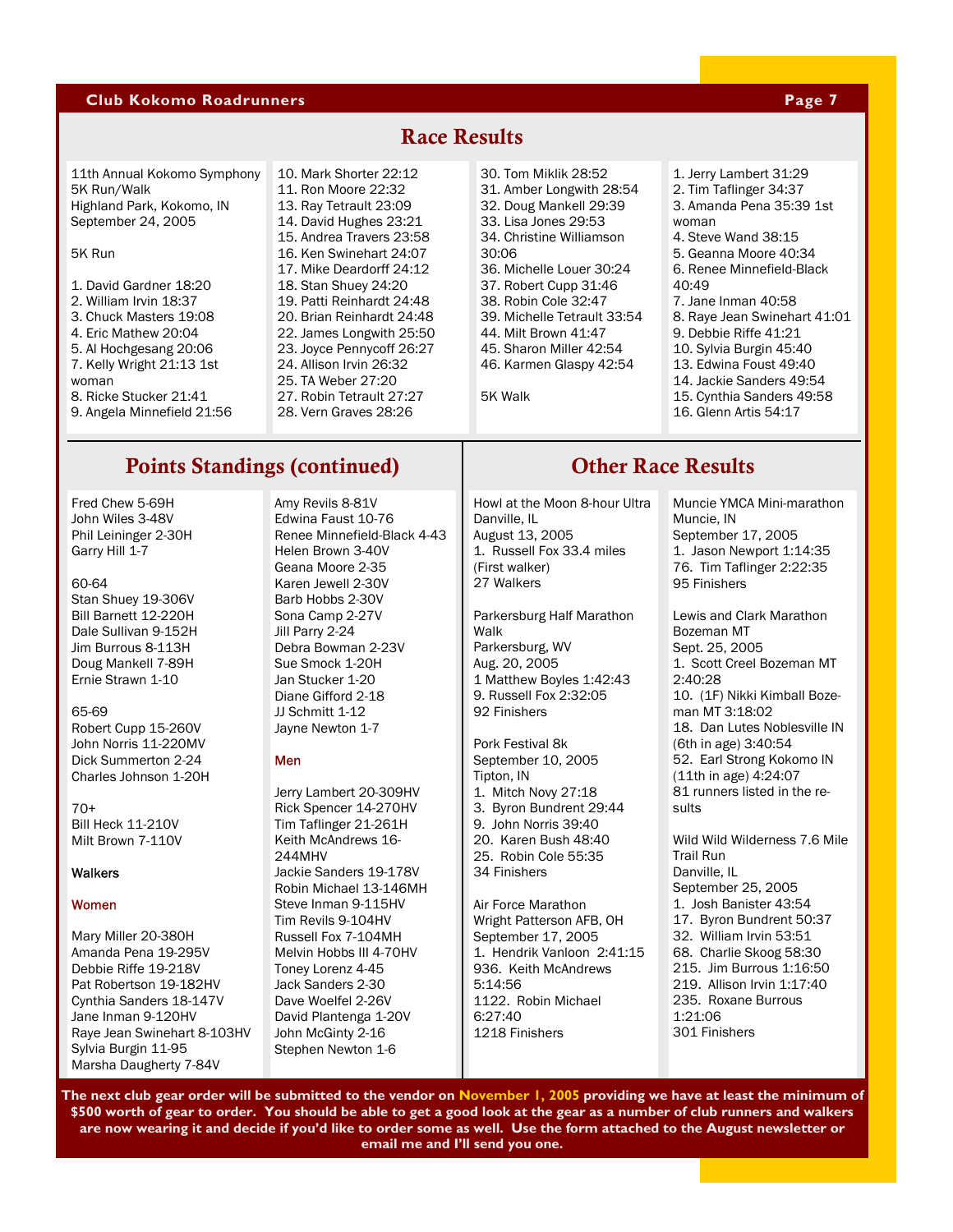#### **Page 8 The Roadrunner**

### Meeting Minutes

Old Business IUK Old Ben

CKRR Meeting September 12, 2005 7:00 P.M.

President Ray Tetrault opened the meeting at 7:03 P.M.

Members Present: Will Irvin—Vice President Mark Shorter—Treasurer Brian Reinhardt—Newsletter Editor Charlie Skoog Gary Jewell Jody Howell Stan Shuey Patti Reinhardt John Wiles Milt Brown Robin Tetrault

#### Reports

 Financial Report given by Mark Shorter Coyote Kids Complaints of over-crowding by public at Jackson Morrow Park Discussion of moving to a new location Considering Kautz Field Possible parking plan to eliminate congestion Year End Issues Committee for special awards needed

 Wednesday evening. Running Gear New order will be submitted November 1. New Business Western CC Invitational Discussion of whether or not it will remain a points race Western HS organizes race CK stands ready to assist Race Schedule review Accept current schedule? Take other races under review? Vote to remove Oakbrook Valley Race and add Groundhog 7 in it's place Voted 10-2 in favor of.

Add fun run before event

Date: March 25, 2006

Discussed a date for awards banquet

 Discussed possibility of swapping location for charity run and NY Eve Race or having both at UAW 292.

Age groups changed to 5-year increments for run

Possible promotional event for sign-up on a

Meeting adjourned at 8:45 P.M.

Next meeting October 3, 2005.

### CKRR Race Calendar

 Hall of Fame committee needed Committee for charity run needed

October 8 Cole Porter 15K Run/5K Run/Walk Time: 8:30 AM Location: Peru, IN

October 15 Norris Insurance 5 Mile Run/5K Walk Time: 8 AM Location: Bunker Hill, IN

**November 6 Run the Mounds 5 Miler**  Mounds State Park Anderson, IN 2:00 P.M.

November 12 CKRR 4 Mile Run/5K Walk Time: 9 AM Location: McKinley School

November 24 CKRR Thanksgiving Day Fun Run Time: 8 AM (non points) Location: Highland Park

December 3 Charity Run Time: 1 PM Location: UAW Local 685

December 31 New Year's Eve 5k Run/Walk Time: 2 PM Location: TBD



**Al Hochgesang and Eric Mathew compete in the Symphony 5k in Highland Park recently.**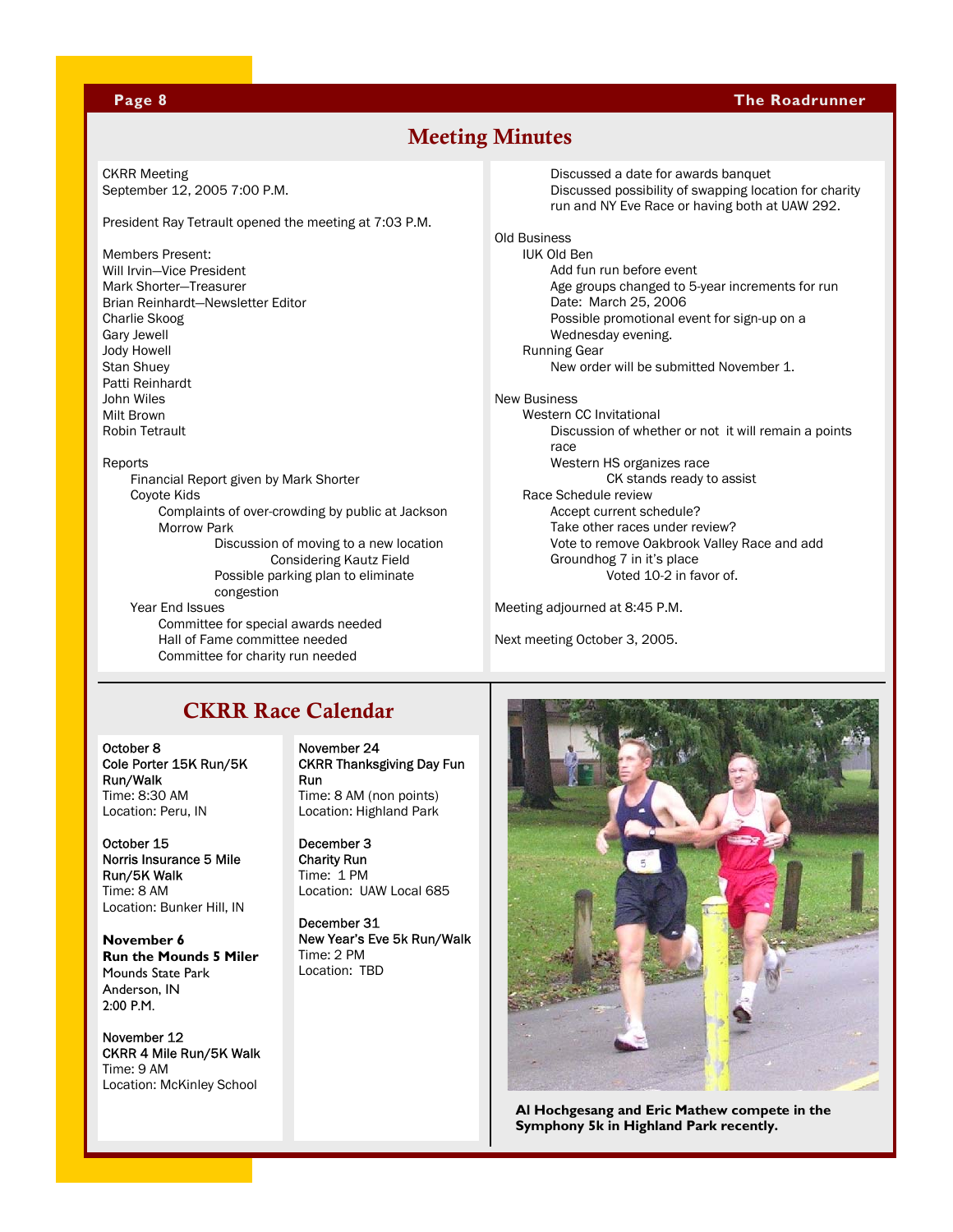## Birthday List

| 10/1<br>10/5<br>10/5<br>10/7<br>10/8<br>10/8<br>10/11 | Christan Bahler<br>Nancy Anderson<br>Ashley Taflinger<br>Mary Miller<br><b>Greg Powers</b><br><b>Rick Spencer</b><br>David Hughes | 10/16<br>10/18<br>10/19 | 10/12 Anthony Tucker<br>10/12 Sam Williamson, Sr.<br>10/14 Sarah Lee<br>10/16 Anthony Campbell<br>Landrum Neer<br>Darrel Peugh<br>Jayne Newton | 10/20<br>10/22<br>10/22<br>10/24<br>10/26<br>10/27<br>10/27 | Anne Wiles<br>Peter Bauson<br>Ricke Stucker<br><b>Brent Marner</b><br>David Gardner<br>Kierra Howell<br>Zach Miller | 10/29<br>10/30<br>10/30<br>10/30 | Kenny Bennett<br>Alexander Bolinger<br>Geana Moore<br>Dave Woelfel |
|-------------------------------------------------------|-----------------------------------------------------------------------------------------------------------------------------------|-------------------------|------------------------------------------------------------------------------------------------------------------------------------------------|-------------------------------------------------------------|---------------------------------------------------------------------------------------------------------------------|----------------------------------|--------------------------------------------------------------------|
|-------------------------------------------------------|-----------------------------------------------------------------------------------------------------------------------------------|-------------------------|------------------------------------------------------------------------------------------------------------------------------------------------|-------------------------------------------------------------|---------------------------------------------------------------------------------------------------------------------|----------------------------------|--------------------------------------------------------------------|

## Bulletin Board

Tom Miklik has a pair of the royal blue Brooks tempo shorts in a size large that he'd like to sell at cost for \$15. If you have interest in the shorts you can contact me at the email address on the front of the newsletter or by phone at (765)473-4749 and I'll pass the information along to Tom.



Business 31 exit into Peru. You'll travel into Peru and after the second light you'll go under an overpass. The circus building is just before the next light on the right side. There is ample parking in the rear of the building.

Other Races

#### October 8 4th Annual Pumpkin Push 10K Run 1 Mile Fun Run 9:00 AM Mar Len Park 150 East and Wea School Rd Lafayette, IN Don Franklin (765) 474-3448

#### October 15 Race for the Cure

8:00 AM Saint Mary's of the Woods Terre Haute, IN Wabash Valley Affiliate (812) 535-5011

### October 22

Spooktacular 5K Run/Walk 9:00AM Winona Lake Park Winona Lake, IN Kyle Pitt at 574-372-7890 or kpitt@kch.com

#### October 29 Pleasant Run Run 5m Run and Walk 10:00 AM Historic Irvington, Indianapolis, IN Tuxedo Brothers (317)733-3300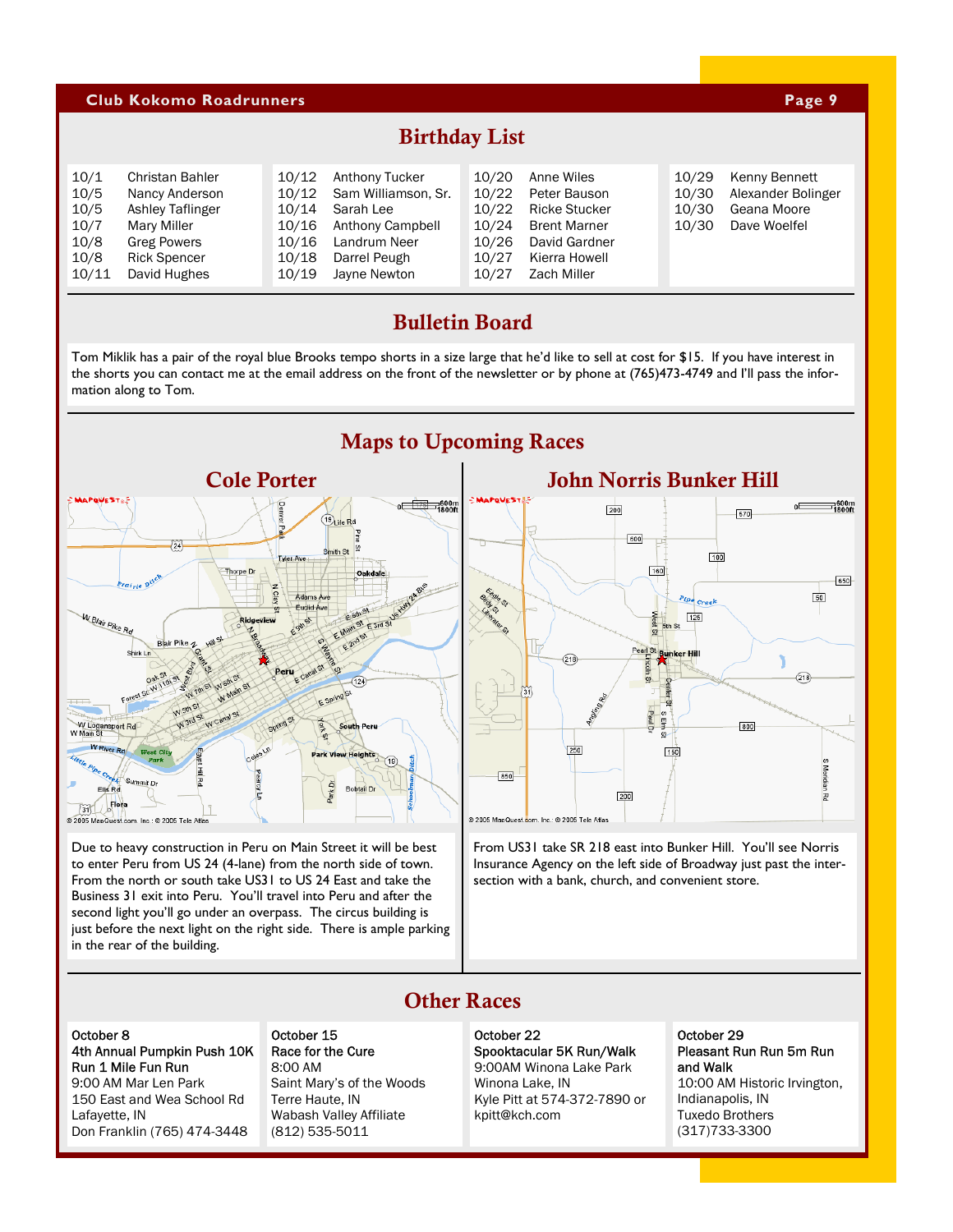## **Page 10** The Roadrunner





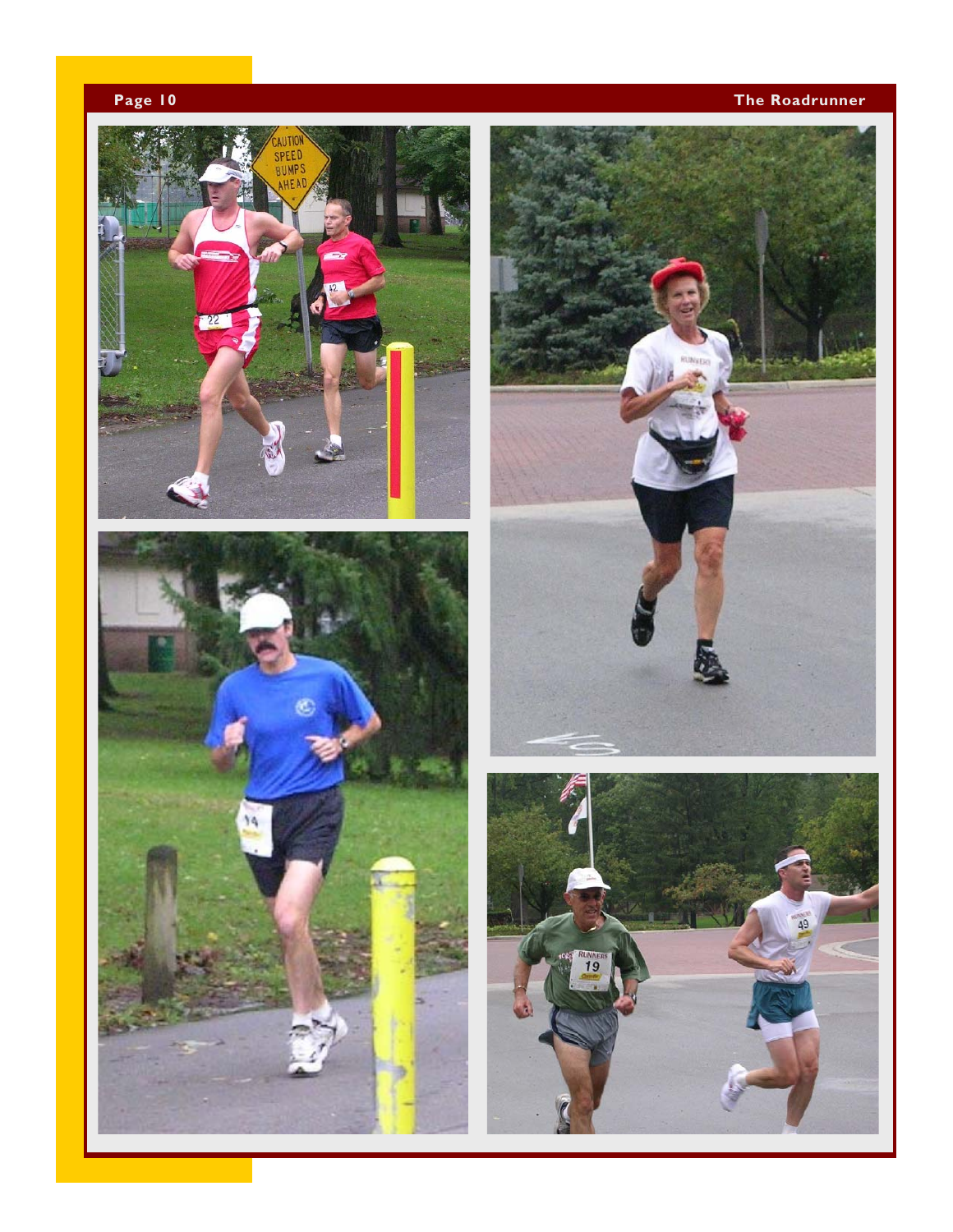## **Club Kokomo Roadrunners** Page 11 **Club Kokomo Roadrunners**